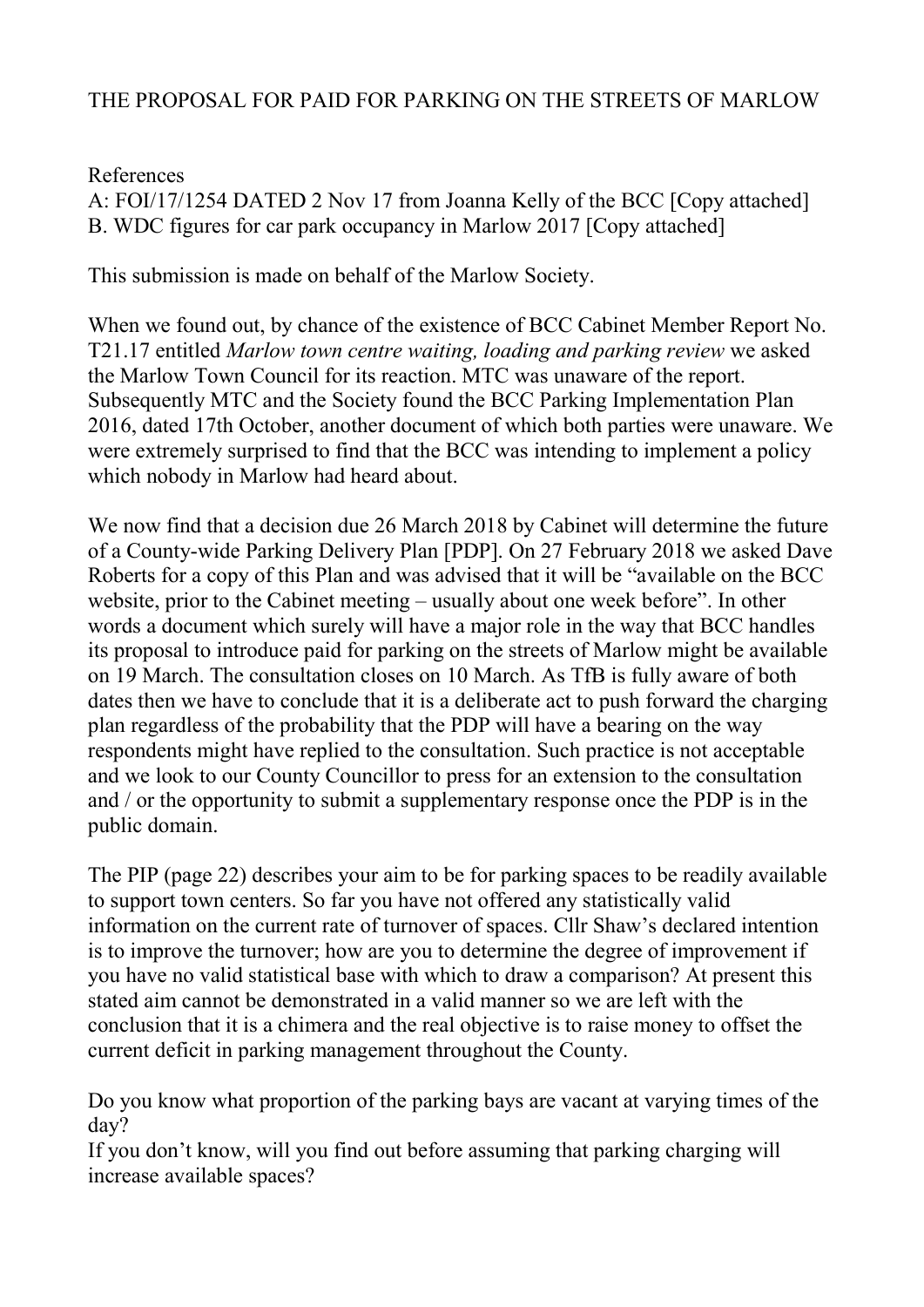'Those who use a service should pay for or contribute to the cost of that service'. BCC has failed to quantify service cost. If the cost is small then what is the problem? If large we need to know because it has a significant impact on the path to an agreed conclusion.

There are no proposals provided that might lead to a reduction in congestion. Indeed, a more regular turnover of parking spaces would be expected to lead to longer delays to traffic and to increase on-street air pollution levels.

Reference A, a response to a FOI request, provided the Society with the following information:

## **What is the gross income realised from PCN's annually in Marlow for the last five financial years?**

The full information cannot be provided as the current parking IT system is being purged of historic data to allow for an IT upgrade.

The last two years information is available and is set out below: PCN gross income for greater Marlow in 2015/16 £78,204 Net income - £19,533 PCN gross income for greater Marlow in 2016/17 £78,531 Net income - £19,206

## **How much gross revenue has the BCC estimated would be gathered from putting in paid for parking on the streets of Marlow? What is the basis for the calculation used to determine this figure?**

£379,000 - Parking occupancy, payment rate.

The figures establish that parking in Marlow currently provides the BCC with a small income. The introduction of paid for parking must therefore be aimed at raising revenue to compensate for losses elsewhere.

PIP (page 14) states that the annual deficit is around £500,000. Reference A shows a cumulative deficit of £655,000 at the end of 2016/7. Options to reduce the deficit are:

- 1. Reducing expenditure
- 2. Efficiencies
- 3. Increasing the income
- 4. A combination of all three

During the 'drop-in' Opinion Survey we were unable to find a BCC representative who could explain which of these options was currently being applied and how and when they would pay off the deficit and sustain the budget in credit.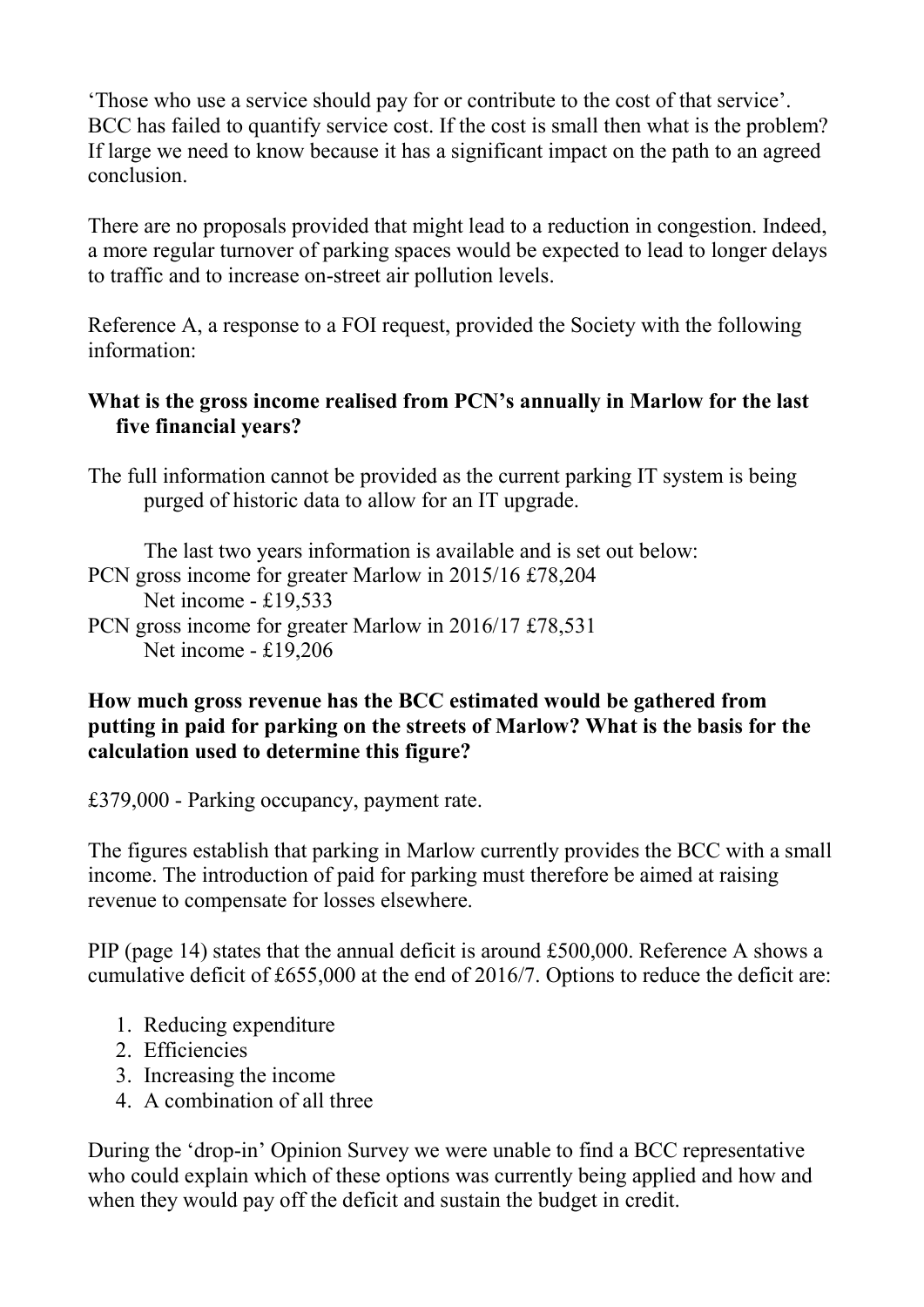BCC has failed conspicuously to show the people of Marlow any justification for the introduction of paid for parking. It has not demonstrated how it is currently reducing the outstanding deficit. Inevitably, we conclude that Marlow is seen as a soft option and a way to resolve poor deficit management during the past two years or more. Until a sustainable budget plan can be demonstrated, any suggestion of paid for parking should be put on hold.

In Reference B we find that a negligible proportion of vehicles stay parked in onstreet bays for the full working day. It is reasonable to conclude that those commuting into Marlow for work are parking on residential streets, a supposition borne out by the observation of all Marlovians and supported by a recently released set of BCC figures for car park utilization in 2017. The off-road car parks, which have an extremely high occupancy rate, meet the requirements of most longer-term shoppers. This is also supported by the WDC figures. In the light of the current consideration of parking issues we have made a point of observing closely the availability of on-street parking spaces on the High St and Institute Road. It is very unusual not to find at least one space, often 4 or 5. We suspect that our sampling during the last 3 months has produced a better understanding of the reality than that of the flawed survey that TfB paid for last year. Our survey results undermine the ability of TfB to "improve turnover".

You have stated that it is policy to price on-street parking at a higher rate than that of nearby car parks. That, in part, is to "push" longer-term visitors off the streets and into the car parks. Given the very high occupancy of the car parks for much of the day we contend that a more likely result is to increase competition to find a slot on the residential roads.

Your proposals fail to address the fundamental lack of parking in Marlow sufficient to meet the commercial and social needs of the town. The PIP requires the provision of parking spaces for commercial delivery vehicles. This has not been addressed. Until you come up with a proposal jointly prepared with WDC and MTC you will be seen to have reneged on the promise given many times in the past of a holistic approach to parking by the three authorities.

We agree that the current method of enforcement is tedious, inefficient, and totally inappropriate in the light of available technology. TfB's only offering is the introducing of ticketing. That would certainly make life easier for the enforcement staff, but is inconvenient for drivers (possibly with children) wanting to make drop-in purchases in the High Street, even if a free initial period were to be offered. During the Opinion Survey on 15 February, we asked the TfB representatives if they had knowledge of best-in-use methodologies used by other local authorities. We did not get an answer.